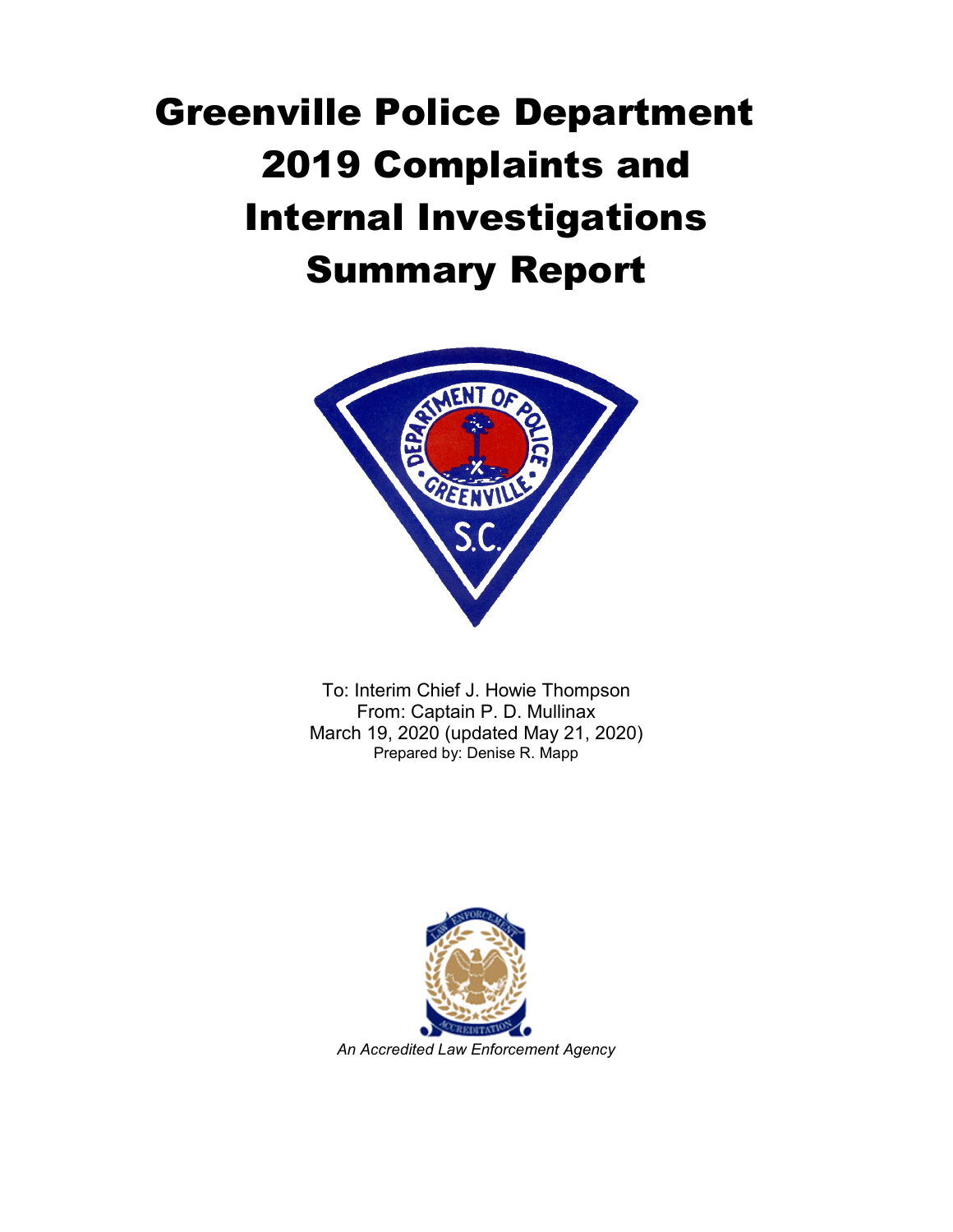### Greenville Police Department 2019 Complaints and Internal Affairs Investigations Summary Report

In 2019, Internal Affairs processed 53 citizen complaints and 17 internal allegations of misconduct. Complaints and allegations of misconduct increased in 2019 compared to 2018. The increase accounts for the processing of all complaints, to include those investigated by division-level commanders. This report, as with the previous year, includes data for **division-level investigations**; **investigations closed following review of body-worn cameras/audio recordings, or closed without merit**; **complaints resolved through independent mediation;** and **complaints withdrawn by citizens;** 2019 investigations were adjudicated as follows:

|                                           | 2017  |        | 2018     |        | 2019     |        |
|-------------------------------------------|-------|--------|----------|--------|----------|--------|
|                                           | Count | %      | Count    | %      | Count    | %      |
| Unfounded                                 | 3     | 12.00  | 3        | 6.00   | 4        | 6.0    |
| Not Sustained                             | 3     | 12.00  | 6        | 12.00  | 3        | 4.0    |
| Exonerated                                | 7     | 28.00  | 10       | 20.00  | 9        | 13.0   |
| Sustained                                 | 9     | 36.00  | 12       | 24.00  | 18       | 26.0   |
| Mediation                                 | 0     | 0.00   | 4        | 8.00   | 2        | 3.0    |
| Pending                                   |       | 4.00   | 0        | 0.00   |          | 1.0    |
| Transferred                               | 1     | 4.00   | $\Omega$ | 0.00   | $\Omega$ | 0.00   |
| Closed: Without Merit,<br>Reviewed of BWC | 0     | 0.00   | 11       | 22.00  | 25       | 36.0   |
| <b>Complaint Withdrawn</b>                | 1     | 4.00   | 4        | 8.00   | 8        | 11.0   |
| TOTAL                                     | 25    | 100.00 | 50       | 100.00 | 70       | 100.00 |

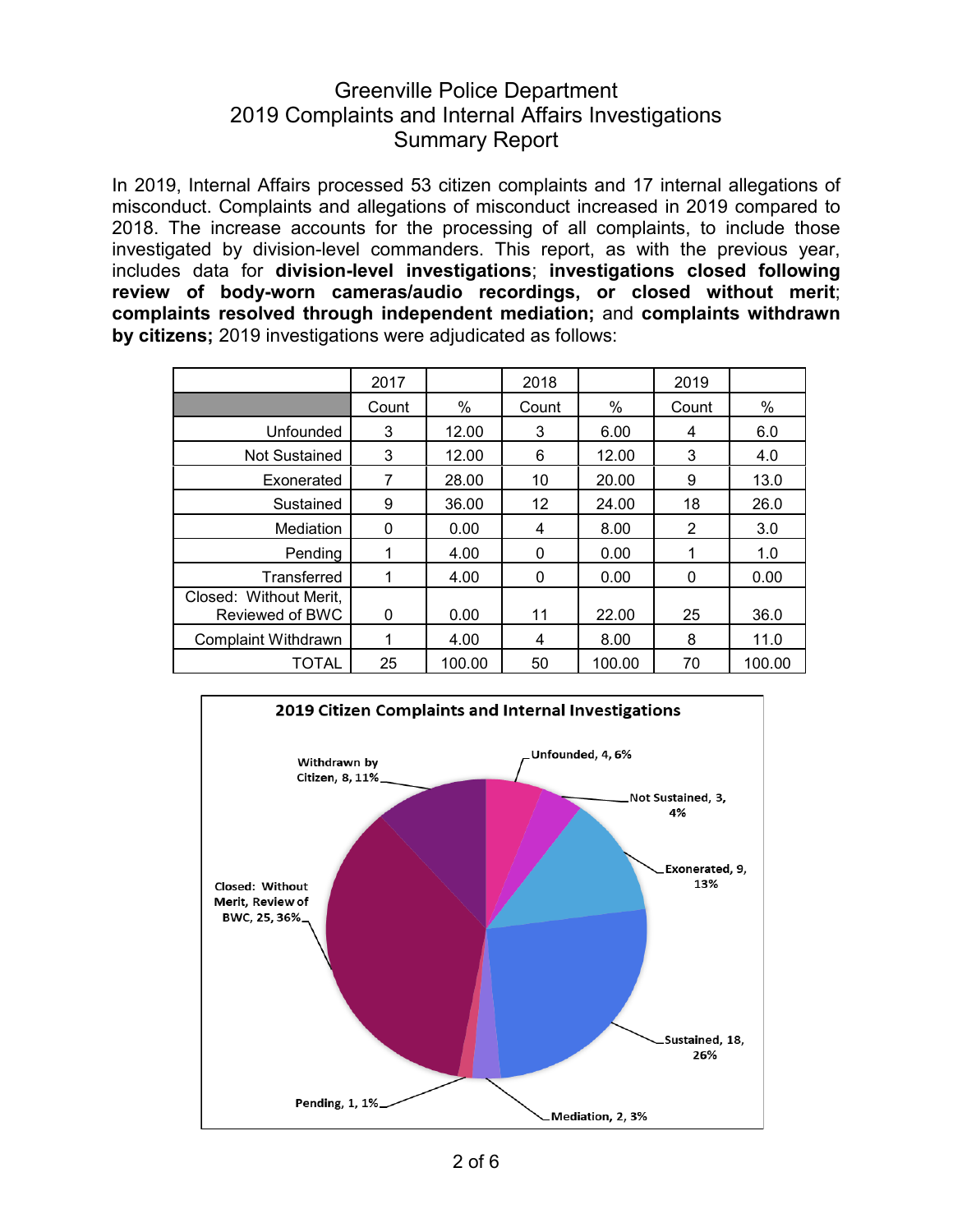## Greenville Police Department 2019 Complaints Internal Affairs Investigations Summary Report

Field Operations makes up over half of the sworn workforce and is the source for the majority of arrests and contacts with the public. Of the **50** investigations involving Field Operations officers, **42** (or 84%) were the result of citizen complaints.

|                                     | 2017           |         | 2018           |         | 2019           |        |
|-------------------------------------|----------------|---------|----------------|---------|----------------|--------|
|                                     | Count          | %       | Count          | %       | Count          | %      |
| <b>Field Operations</b>             | 17             | 68.0%   | 39             | 78.0%   | 50             | 71.0%  |
| Training                            |                | 4.0%    |                | 2.0%    | 2              | 3.0%   |
| Warrants/Court<br>Security/ Traffic | 0              | $0.0\%$ | $\overline{2}$ | 4.0%    | 4              | 6.0%   |
| <b>Criminal Investigations</b>      | $\overline{2}$ | 8.0%    | 3              | 6.0%    | 5              | 7.0%   |
| Vice & Narcotics                    | 0              | $0.0\%$ | 0              | $0.0\%$ |                | 1.0%   |
| Communications                      | 0              | $0.0\%$ |                | 2.0%    | 2              | 3.0%   |
| CRT, SRO, etc.                      | 5              | 20.0%   | 4              | 8.0%    | 4              | 6.0%   |
| Unknown                             | $\Omega$       | $0.0\%$ | 0              | $0.0\%$ | $\overline{2}$ | 3.0%   |
| TOTAL                               | 25             | 100.0%  | 50             | 100.0%  | 70             | 100.0% |

#### **2019 Investigations by Complainant's Race and Gender**

| <b>Race/Gender of</b>                 | 2017             |        | 2018             |         | 2019             |        |
|---------------------------------------|------------------|--------|------------------|---------|------------------|--------|
| <b>Complainants</b>                   | Count            | %      | Count            | %       | Count            | %      |
| <b>Minority</b>                       | 7                | 28.0%  | 14               | 28.0%   | 25               | 36.0%  |
| <b>Non-Minority</b>                   | 8                | 32.0%  | 20               | 40.0%   | 26               | 37.0%  |
| <b>Unknown</b>                        | $\mathbf{0}$     | $0\%$  | 0                | $0\%$   | 2                | 3.0%   |
| Internal Investigations               | 10               | 40.0%  | 16               | 32.0%   | 17               | 24.0%  |
| <b>TOTAL</b><br><b>INVESTIGATIONS</b> | $\underline{25}$ | 100.0% | $\underline{50}$ | 100.0%  | $\underline{70}$ | 100.0% |
| <b>Male</b>                           | 11               | 44.0%  | 13               | 26.0%   | 22               | 28.0%  |
| Female                                | 4                | 16.0%  | 21               | 42.0%   | 31               | 44.0%  |
| <b>Unknown</b>                        | 0                | $0\%$  | $\mathbf 0$      | $0.0\%$ | 0                | 0.0%   |
| Internal Investigations               | 10               | 40.0%  | 16               | 32.0%   | 17               | 24.0%  |
| <b>TOTAL</b><br><b>INVESTIGATIONS</b> | $\frac{25}{5}$   | 100.0% | $\underline{50}$ | 100.0%  | $\underline{70}$ | 100.0% |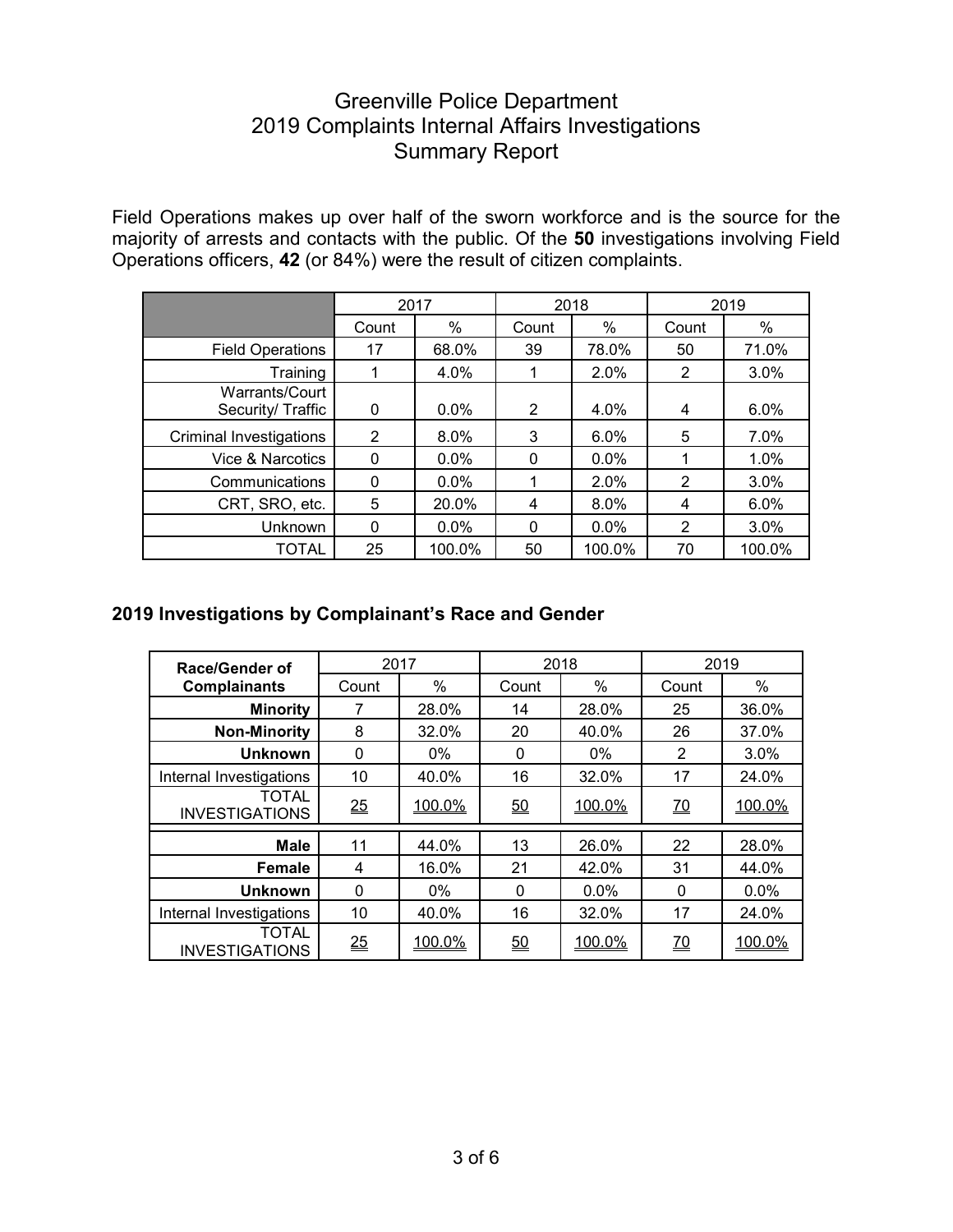## Greenville Police Department 2019 Complaints and Internal Affairs Investigations Summary Report

| Race/Gender of<br><b>Employees</b> | 2017  |         | 2018  |         | 2019  |        |
|------------------------------------|-------|---------|-------|---------|-------|--------|
|                                    | Count | %       | Count | %       | Count | $\%$   |
| <b>Minority</b>                    | 3     | 12.0%   | 4     | 8.0%    | 4     | 6.0%   |
| <b>Non-Minority</b>                | 12    | 48.0%   | 30    | 60.0%   | 47    | 67.0%  |
| <b>Unknown</b>                     | 0     | $0.0\%$ | 0     | $0.0\%$ | 2     | 3.0%   |
| <b>Internal Allegations</b>        | 10    | 40.0%   | 16    | 32.0%   | 17    | 24.0%  |
| <b>TOTAL</b>                       | 25    | 100.0%  | 50    | 100.0%  | 70    |        |
| <b>Male</b>                        | 13    | 52.0%   | 29    | 58.0%   | 47    | 67.0%  |
| Female                             | 2     | 8.0%    | 5     | 10.0%   | 4     | 6.0%   |
| <b>Unknown</b>                     | 0     | $0.0\%$ | 0     | $0.0\%$ | 2     | 3.0%   |
| <b>Internal Allegations</b>        | 10    | 40.0%   | 16    | 32.0%   | 17    | 24.0%  |
| <b>TOTAL</b>                       | 25    | 100.0%  | 50    | 100.0%  | 70    | 100.0% |

#### **Investigations by Employee Race and Gender**

#### **Sustained Complaints**

Eighteen investigations were sustained in 2019; none of the sustained represented complaints of bias-based policing.

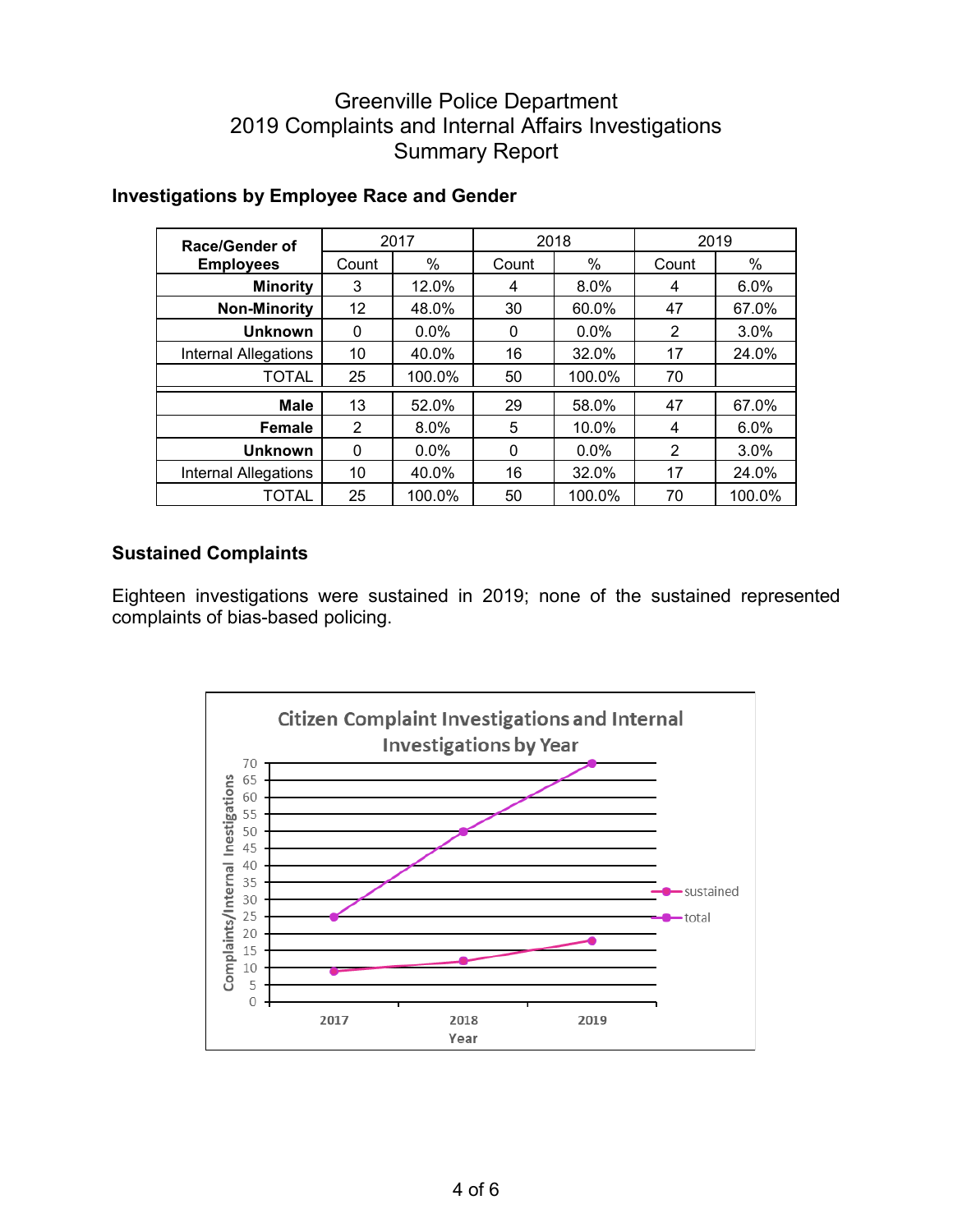## Greenville Police Department 2019 Complaints and Internal Affairs Investigations Summary Report

|               |                         | <b>COMPLAINANT</b> |                 | <b>OFFICER</b> |                               |
|---------------|-------------------------|--------------------|-----------------|----------------|-------------------------------|
| IA#           | <b>COMPLAINANT RACE</b> | <b>GENDER</b>      | OFFICER(S) RACE | <b>GENDER</b>  | NATURE OF COMPLAINT           |
| 2019-DIV-0002 | <b>WHITE</b>            | <b>FEMALE</b>      | <b>WHITE</b>    | <b>MALE</b>    | <b>DISCOURTEOUS</b>           |
| 2019-DIV-0005 | AFRICAN AMERICAN        | <b>MALE</b>        | <b>WHITE</b>    | <b>MALE</b>    | <b>HANDCUFFS TOO TIGHT</b>    |
| 2019-DIV-0006 | <b>UNKNOWN</b>          | <b>FEMALE</b>      | <b>WHITE</b>    | <b>MALE</b>    | <b>SPEEDING</b>               |
| 2019-DIV-0007 | AFRICAN AMERICAN        | <b>MALE</b>        | <b>WHITE</b>    | <b>OFFICER</b> | <b>DISCOURTEOUS</b>           |
| 2019-DIV-0011 | <b>WHITE</b>            | <b>FEMALE</b>      | <b>WHITE</b>    | <b>MALE</b>    | NOT PERFORMING DUTIES         |
| 2019-IA-0002  | N/A                     | N/A                | N/A             | N/A            | <b>INTERNAL INVESTIGATION</b> |
| 2019-IA-0006  | N/A                     | N/A                | N/A             | N/A            | <b>INTERNAL INVESTIGATION</b> |
| 2019-IA-0019  | N/A                     | N/A                | N/A             | N/A            | <b>INTERNAL INVESTIGATION</b> |
| 2019-IA-0039  | N/A                     | N/A                | N/A             | N/A            | <b>INTERNAL INVESTIGATION</b> |
| 2019-IA-0040  | N/A                     | N/A                | N/A             | N/A            | <b>INTERNAL INVESTIGATION</b> |
| 2019-IA-0042  | AFRICAN AMERICAN        | <b>MALE</b>        | <b>WHITE</b>    | <b>MALE</b>    | NO PROBABLE CAUSE SEARCH      |
| 2019-IA-0043  | N/A                     | N/A                | N/A             | N/A            | <b>INTERNAL INVESTIGATION</b> |
| 2019-IA-0046  | N/A                     | N/A                | N/A             | N/A            | <b>INTERNAL INVESTIGATION</b> |
| 2019-IA-0050  | N/A                     | N/A                | N/A             | N/A            | <b>INTERNAL INVESTIGATION</b> |
| 2019-IA-0051  | N/A                     | N/A                | N/A             | N/A            | <b>INTERNAL INVESTIGATION</b> |
| 2019-IA-0058  | N/A                     | N/A                | N/A             | N/A            | <b>INTERNAL INVESTIGATION</b> |
| 2019-IA-0060  | N/A                     | N/A                | N/A             | N/A            | <b>INTERNAL INVESTIGATION</b> |
| 2019-IA-0064  | N/A                     | N/A                | N/A             | N/A            | INTERNAL INVESTIGATION        |

## **Breakdown of Investigations by Nature of Complaint**

The below lists investigations by complaint category.

| Nature of Complaint                        | Count | $\%$   |
|--------------------------------------------|-------|--------|
| ARREST, SEARCH AND SEIZURE                 | 6     | 8.0%   |
| <b>BIAS-BASED POLICING</b>                 | 8     | 11.0%  |
| <b>DISCRETION</b>                          | 1     | 1.0%   |
| <b>DRIVING</b>                             | 4     | 6.0%   |
| <b>DUTY RESPONSIBILITIES</b>               | 14    | 20.0%  |
| <b>EXCESSIVE OR USE OF FORCE</b>           | 4     | 6.0%   |
| <b>GENERAL CONDUCT</b>                     | 2     | 3.0%   |
| <b>HARASSMENT</b>                          | 1     | 1.0%   |
| <b>TRUTHFULNESS</b>                        | 1     | 1.0%   |
| <b>UNDETERMINED</b>                        | 1     | 1.0%   |
| UNPROFESSIONAL CONDUCT, RUDE, DISCOURTEOUS | 11    | 16.0%  |
| <b>INTERNAL INVESTIGATIONS</b>             | 18    | 26.0%  |
| TOTAL                                      | 70    | 100.0% |